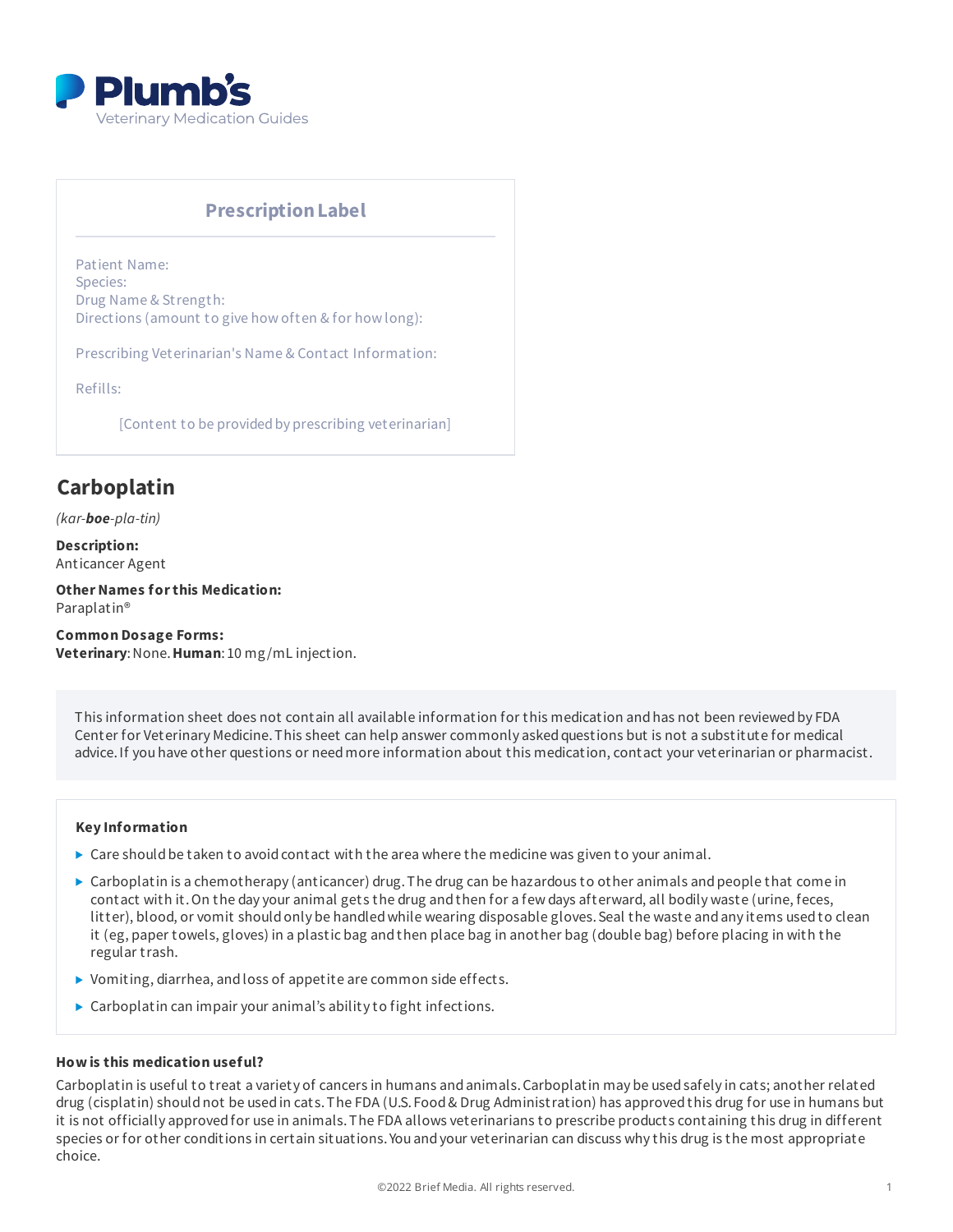# **What should I tell my veterinarian to see if this medication can be safely given?**

Many things might affect how well this drug will work in your animal.Be sure to discuss the following with your veterinarian so together you can make the best treatment decisions.

- $\blacktriangleright$  Tell your veterinarian and pharmacist what medications (including vitamins, supplements, or herbal therapies) you are giving your animal, as well as the amount andschedule of each.
- $\blacktriangleright$  Tell your veterinarian about any conditions or diseases your animal may have now or has had in the past.
- If your animal has been treatedfor the same disease or condition in the past, tell your veterinarian about the treatment andhow well it didor didn't work.
- If your animal is pregnant or nursing, talk to your veterinarian about the risks of using this drug.
- $\blacktriangleright$  Tell your veterinarian and pharmacist about any medication side effects (including allergic reactions, lack of appetite, diarrhea, itching, hair loss) your animal has developedin the past.

### How long until I will know if this medication is working, and how long will the effects of this medication last?

This medication takes several days until beneficial effects occur. Full effects of this medication may not be evident for several weeks.However, side effects (eg, upset stomach or sleepiness) may occur right away.Improvement of clinical signs will be gradual over the time that it takes the medication to reach its full efficacy.

The effects of this medication are moderate in duration, meaning they may last for a few days, although the benefits may be prolonged if your animal has decreased kidney and/or liver function.

### **When should this medication not be used or be used very carefully?**

No drug is 100% safe in all patients, but your veterinarian will discuss with you any specific concerns about using this drug in your animal.

This drug **SHOULD NOT** be usedin patients:

 $\triangleright$  With severe bone marrow suppression. Your veterinarian will check for this before giving the drug.

This drug shouldbe used**WITH CAUTION** in patients:

- $\blacktriangleright$  With kidney or liver problems.
- $\triangleright$  With an existing infection.

If your animal has any of these conditions, talk to your veterinarian about the potential risks versus benefits.

### **What are the side effects of this medication?**

#### *Side effects that usually are not serious include:*

▶ Dogs: Loss of fur. Many dogs receiving chemotherapy will have minor hair coat changes (eg, shagginess, loss of luster). Breeds with continuously growing hair coats (eg, poodles, terriers, Afghan hounds, or oldEnglish sheepdogs) are more likely to experience significant hair loss.

#### *Side effects that may be serious orindicate a serious problem:*

- Vomiting.Carboplatin can cause severe vomiting so your veterinarian will give you medication for your animal to help prevent this after carboplatin is given.If vomiting is severe andstill not controlled, contact your veterinarian.Vomiting is not a side effect after injection directly into the tumor (locally), but the injection site should be watched closely for any undesired events that your veterinarian may be concernedabout (bleeding, oozing, excessive swelling, or enlargement of the tumor).
- ▶ Bone marrow suppression. This effect occurs about 14 days after carboplatin is given. Watch for weakness, fever, bruising, or bleeding. If you see any of these, you should contact your veterinarian immediately.
- ► Liver or kidney damage. Carboplatin may also damage the liver or kidneys but this is more common in humans than in animals. Your veterinarian will monitor for these effects.

### **If my animal gets too much of this medication (an overdose), what should I do?**

It is unlikely that your animal will receive this drug outside of the veterinarian's office, but if you notice any of the adverse effects that your veterinarian has warnedyou about, contact your veterinarian immediately.

### **How should this medication be given?**

Your veterinarian will administer this drug by injection in the clinic.Watch for any adverse reactions when your animal arrives home after receiving this drug.